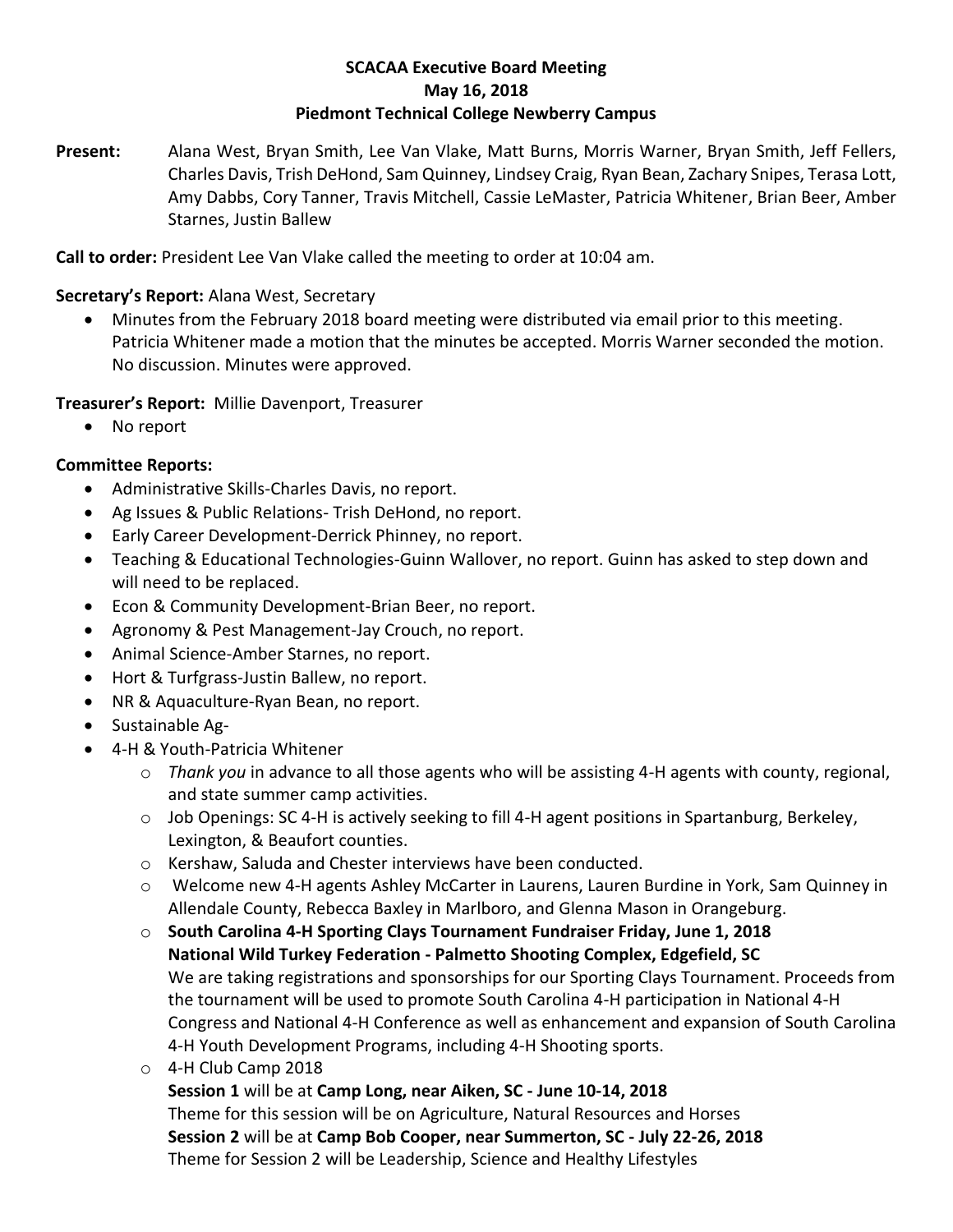Cost for 4-H Club Camp is:

 Camp Long is \$260 for 4-H members, \$270 for non-4-H members Camp Bob Cooper is \$270 for 4-H members, \$280 for non-4-H members.

- o **Pinckney 4-H Leadership Conference** for rising Sophomores & Juniors Session 1 -June 17-23, 2018 and Session 2 - July 22-28, 2018 both at Clemson University - Only 36 youth per week will be selected to attend. Cost is \$100 for the week which will cover all meals and activities for this overnight Conference
- o **Pinckney 4-H Leadership Camp** for rising 7th and 8th grade students Only 1 Session - June 24-29, 2018 at Camp Bob Cooper (Near Summerton, SC). Only 50 students and the cost is \$100 for the week which will cover all meals and activities for this overnight camp/leadership experience.
- o **State 4-H Congress 2018** July 11-14, 2018 at Clemson University, Clemson, SC
- o Encourage 4-H Alumni to register online
- $\circ$  Patricia asks if Tim Keown with SC FFA or those in similar positions would be eligible to become members of the association. It depends on the person and their position.
- Communications: Vicky Bertagnolli, no report.
- Professional Excellence-Amy Dabbs: We had 4 poster submissions, all in the extension education category, none in the research category. Three were judged and will receive awards at the banquet. All 4 will be published and presented at the NACAA AM/PIC in Chattanooga. Amy will do an electronic presentation of those posters for the group.
- Public Relations-Terasa Lott: We had 2 apply for and will receive the Agriculture Appreciation and Awareness award.
- Recognition & Awards-Jeff Fellers: AA and DSA have been selected. Jeff notes that very few members actually vote. Three Certificate of Merit nominated and awarded. Two Media Awards nominated and one awarded. Three Friends of Extension nominated and awarded.
- Scholarship-Cassie Wycoff: NACAA just sent out an email regarding scholarships.
- Search for Excellence-Morris Warner: Three applicants, two state winners, and 1 national finalist.
- Life Member-Cory Tanner
	- o We currently have 71 life members. Three life members have deceased since last year: Carol Webb, Bud Webb, and Robert McNair.
	- o 2018 Retirees include: Powell Smith, Amanda McNulty, Robin Currence, Danny Howard\*, and Greg Henderson\*. (\*not current members)
	- o Does a retiree have to be a life member to receive a cane? Board decides that we will present canes to noncurrent but retiring members.
	- o Does a retiree have to be a current member to become a life member? No, any former member of NACAA can apply.
- NACAA Diversity-
- Nominating-Matt Burns: Slate of 18-19 officers to be presented at Fridays Business Meeting.
- Association Policy-No report.
- AM/PIC-Bryan Smith,
- AM/PIC Fundraising-Morris Warner: \$3400 total from Carolina Eastern, Hardee by EVH Manufacturing, Sunbelt Ag Expo, Tobacco Assoc., Tri-Est Irrigation, WP Law plus \$1250 from ArborOne and AgSouth totals \$4650.

# **Old Business:**

- AM/PIC Update-Bryan Smith:
	- o Estimated Registrations: \$8790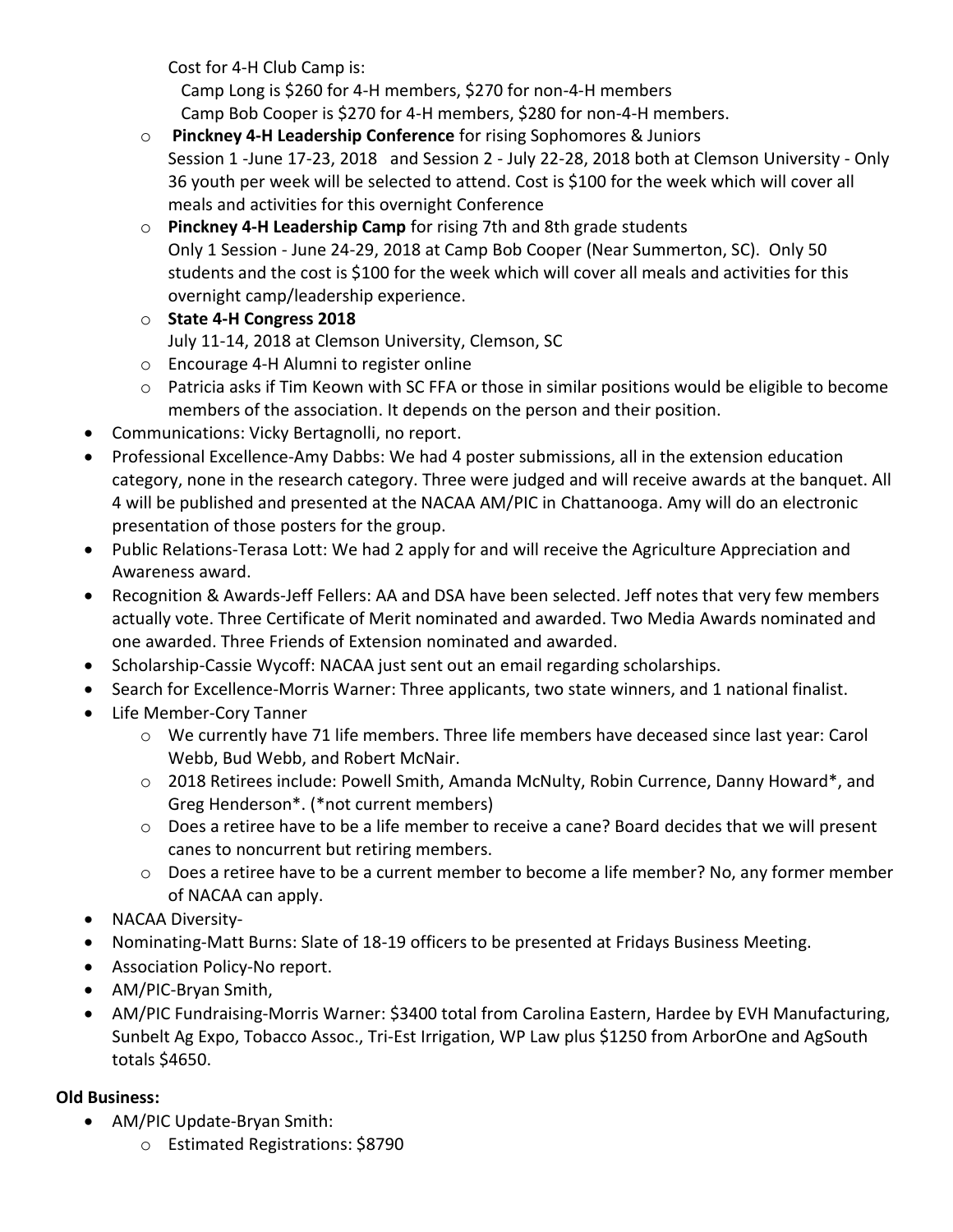- o Estimated Expenditures: \$7950
- o Estimated Net Profit: \$7500 to be split per head with SCAE4HA
- o Piedmont Tech used for sessions and meetings, Paw Paw's Cabin used for Social, Fire House Conference Center used for Banquet, Hampton Inn used as hotel.
- o Steelhorse Smokehouse for social BBQ, Crisp Catering used for Thursday lunch, Palms used for Banquet.
- o Tours: Carolina Pride Pastures, Lever Farms, Cater and Homes, Norbord, Satterwhite Dairy, Overbridge Farm.
- o Evaluations to be sent out after electronically after the conference.
- Foundation Giving Gifts- Morris Warner
	- $\circ$  Morris has gifts in hand They will be distributed at Friday's business meeting.
	- $\circ$  Lee has looked into how to donate to the Foundation and was told that paper forms are obsolete. We will have this straightened out by banquet set up so that Terasa and Brian can give out drink tickets to those that pledge/give to the foundation.

# **New Business:** We will

- Jr. Beef Round Up Scholarship Request
	- Cory motions that we support with \$500. Zachary Snipes seconds the motion. No discussion. Motion carries.
- SC 4-H Congress Support Request
	- Patricia motions that we support with \$500. Terasa seconds the motion. No discussion. Motion carries.
- Association Awards

(Communications, AA, DSA, Merit, Friends of Extension, Media, Search for Excellence, Posters, Ag Awareness and Appreciation, etc.)

- AA: Terasa Lott
- DSA: Cory Tanner
- Merit: Faith Truesdale, Guinn Wallover, Laura Lee Rose
- Friends of Extension: Dr. Walt McPhail, Tim Jackson, Kirsten Robertson
- Media Awards: SCETV
- Search for Excellence: Amy Dabbs, Cory Heaton
- Posters:
	- 1-Jessica Simpson and Kayleigh Sims, Mallory Dailey, Charly McConnell
	- 2-Mallory Dailey and Charly McConnell
	- 3-Brian Beer, Bryan Smith and Lee Van Vlake
- Ag Awareness and Appreciation: Mallory Dailey and Charly McConnell
- National Communications Award Winners
	- Personal Column: Amy Dabbs, Southern Region Finalist
	- Feature Story: Kim Counts-Morganello, Southern Region Finalist
	- Individual Newsletter: Ashley Burns, Southern Region and National Finalist
	- Bound Book: Amy Dabbs and Zack Snipes, Southern Region Finalist
- Who will be responsible for getting the actual awards/certificates?
	- A motion was made that certificates for Merit Awards, Ag Appreciation and Awareness Awards, Professional Excellence Awards, and Search for Excellence Awards be printed by respective committee chairs using a template stored in Box. The Recognition and Awards chair would be responsible for having plaques printed for AA, DSA, Friend of Extension, and Media Award. These changes would be made in the Policy Manual by the incoming Past President and Brian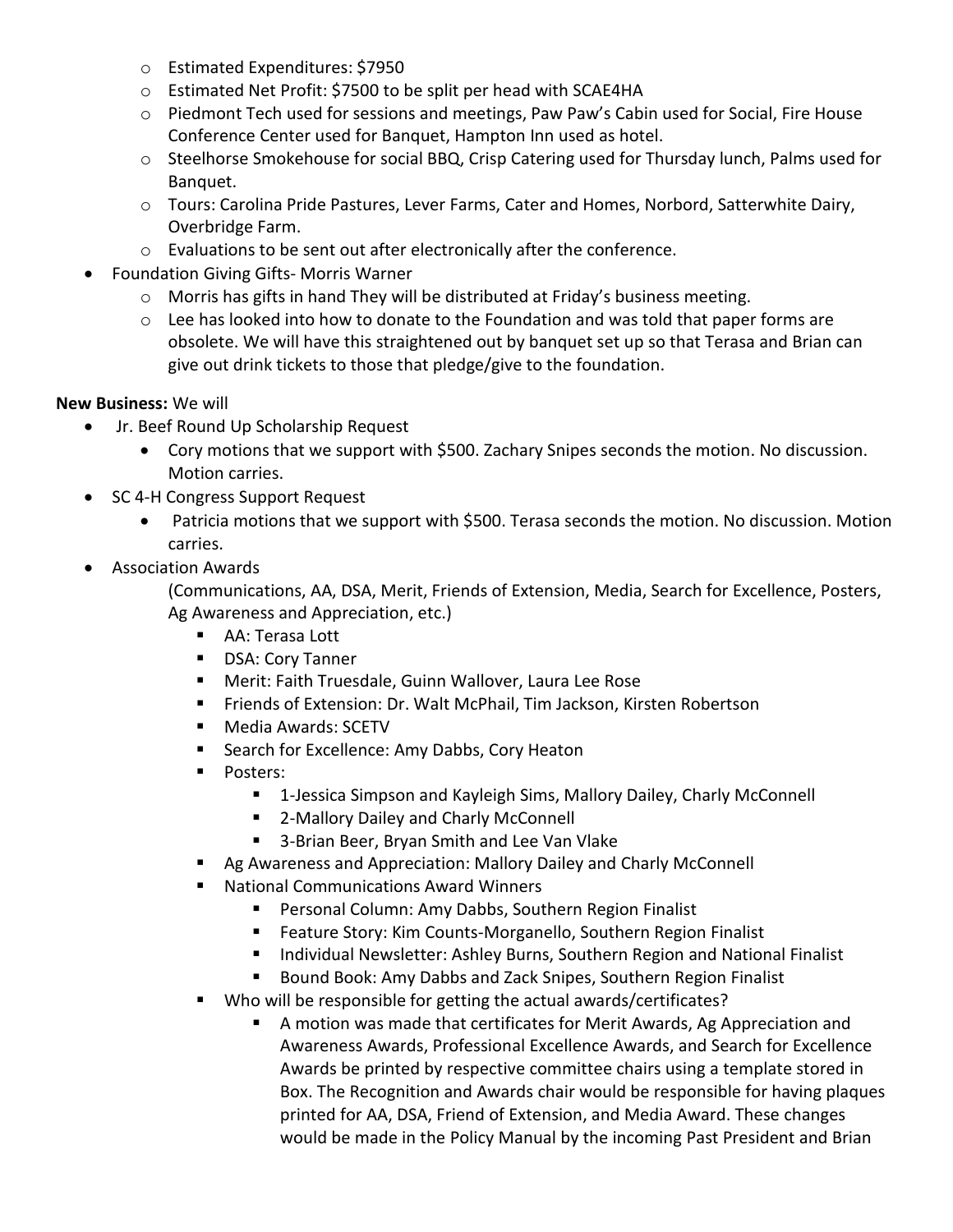Beer. The Board will review the changes for approval before added to the Policy Manual.

- Board Clarification
	- Executive Committee: Officers and Directors
	- Board: Officers, Directors, and Committee Chairs
	- Board would like to look at amending the ByLaws to clarify who is Executive Board versus Board Members, and include who has voting rights. Verbiage will be handled by Past President and his committee.
- Joint Meeting Continuation Discussion
	- If we continue to have meetings jointly we need to plan board meetings a different time instead of concurrently.
	- We would like to ask SCACAA to help us outline expectations for each group when it comes to planning a joint annual conference.

# **Future Meeting Dates:**

-Tuesday, June 19 at 10 at LPH -Wednesday, August 29 at 10 at LPH

**Adjourn:** Motion to adjourn made by Patricia Whitener. Seconded by Amy Dabbs. With no additional business, the meeting was adjourned at 11:35 am.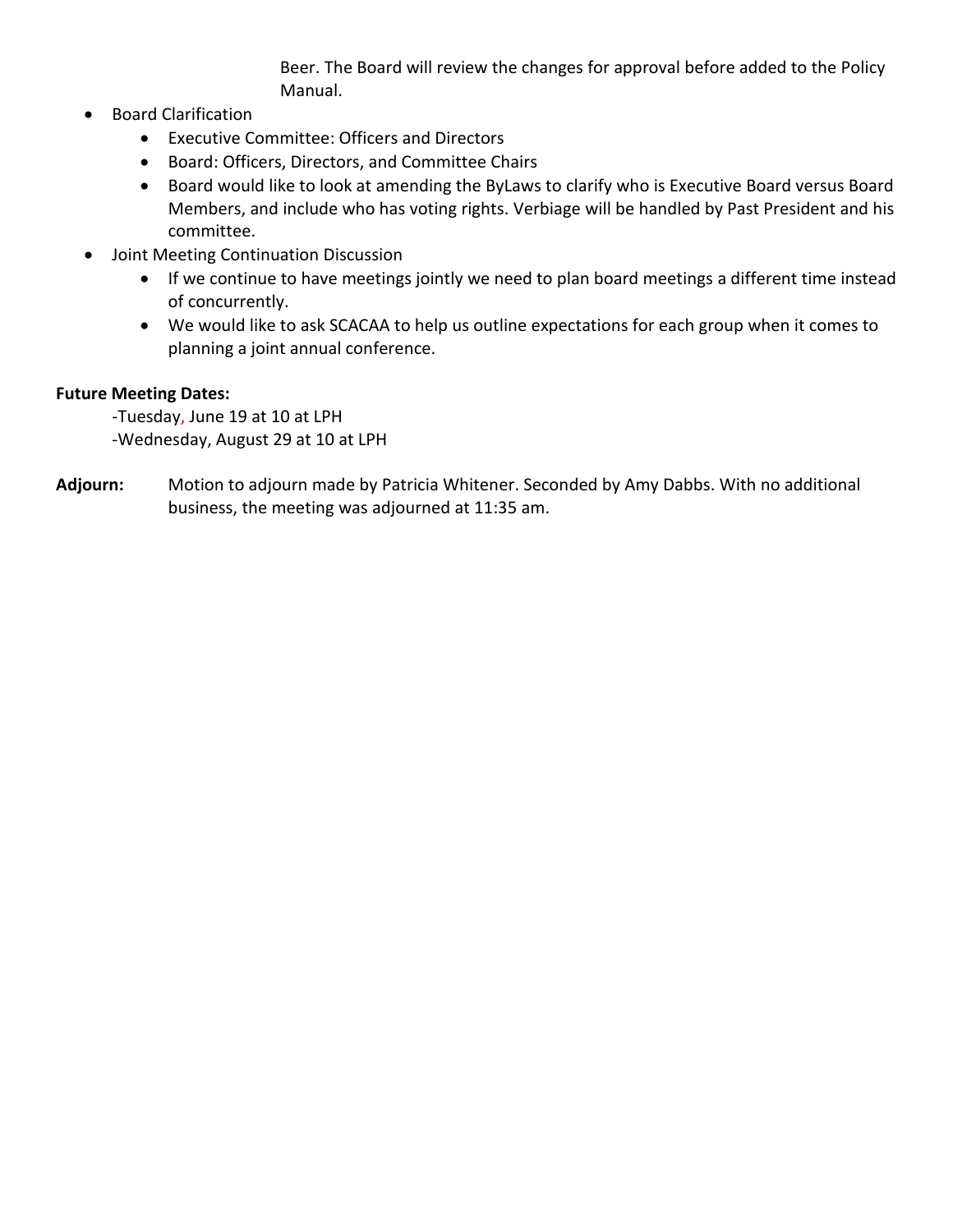### *Attachment 2: AM/PIC Planning*

**SCACAA / SCAE4-HA AM/PIC May 16-18, 2018 Newberry, SC**

### **Hotel:**

Hampton Inn by Hilton Newberry Opera House <http://hamptoninn3.hilton.com/en/hotels/south-carolina/hampton-inn-newberry-opera-house-NBYSCHX/index.html> 1201 Nance Street Newberry, SC 29108

DO NOT RESERVE ONLINE. Call 803-276-6666, press "0" for the front desk, and tell the agent that you are reserving a room for the SCACAA block.

Room rates are \$109.00 per night; check in is 3:00 pm, check out is 11:00 am.

### **Meeting Location:**

Meetings will be held in the Piedmont Technical College Auditorium, Newberry Campus, 1922 Wilson Road, Newberry (right beside the Newberry Extension Office). The meeting location is 3 miles from the hotel, so plan to drive each morning (it's an easy drive): <https://www.ptc.edu/about/locations/newberry>

### **Tentative Schedule:**

| Wednesday, 5/16/18 |                                                                                                                                                       |  |  |  |  |  |  |  |
|--------------------|-------------------------------------------------------------------------------------------------------------------------------------------------------|--|--|--|--|--|--|--|
| $10:00$ am         | <b>Board Meetings</b>                                                                                                                                 |  |  |  |  |  |  |  |
| $1:30$ pm          | Registration at Piedmont Technical College                                                                                                            |  |  |  |  |  |  |  |
| $2:00 \text{ pm}$  | Field Operations Update - Tom Dobbins                                                                                                                 |  |  |  |  |  |  |  |
| $2:30$ pm          | Retirement Options presentation (State Benefits Representative – may also have folks on site to work                                                  |  |  |  |  |  |  |  |
|                    | with agents if needed)                                                                                                                                |  |  |  |  |  |  |  |
| $4:00 \text{ pm}$  | Freshen up                                                                                                                                            |  |  |  |  |  |  |  |
|                    | 5:00 - 8:00 pm Social and corn hole tournament at the Enoree Winery (https://www.enoreeriverwinery.com/)<br>Meal catered by Shealy's BBQ of Leesville |  |  |  |  |  |  |  |

| Thursday, 5/17/18  |                                                                                              |
|--------------------|----------------------------------------------------------------------------------------------|
| $8:30-9:30$ am     | Tours leave                                                                                  |
| $12:00 \text{ pm}$ | Tours return                                                                                 |
| $12:30 \text{ pm}$ | Lunch catered by Crisp Catering                                                              |
| $1:30$ pm          | Sunbelt Ag Expo presentation - Chip Blalock                                                  |
| $2:00 \text{ pm}$  | Tours of PTC Mechatronics Program and Veterinary Tech Program - Kevin Moore and Ruthie Buist |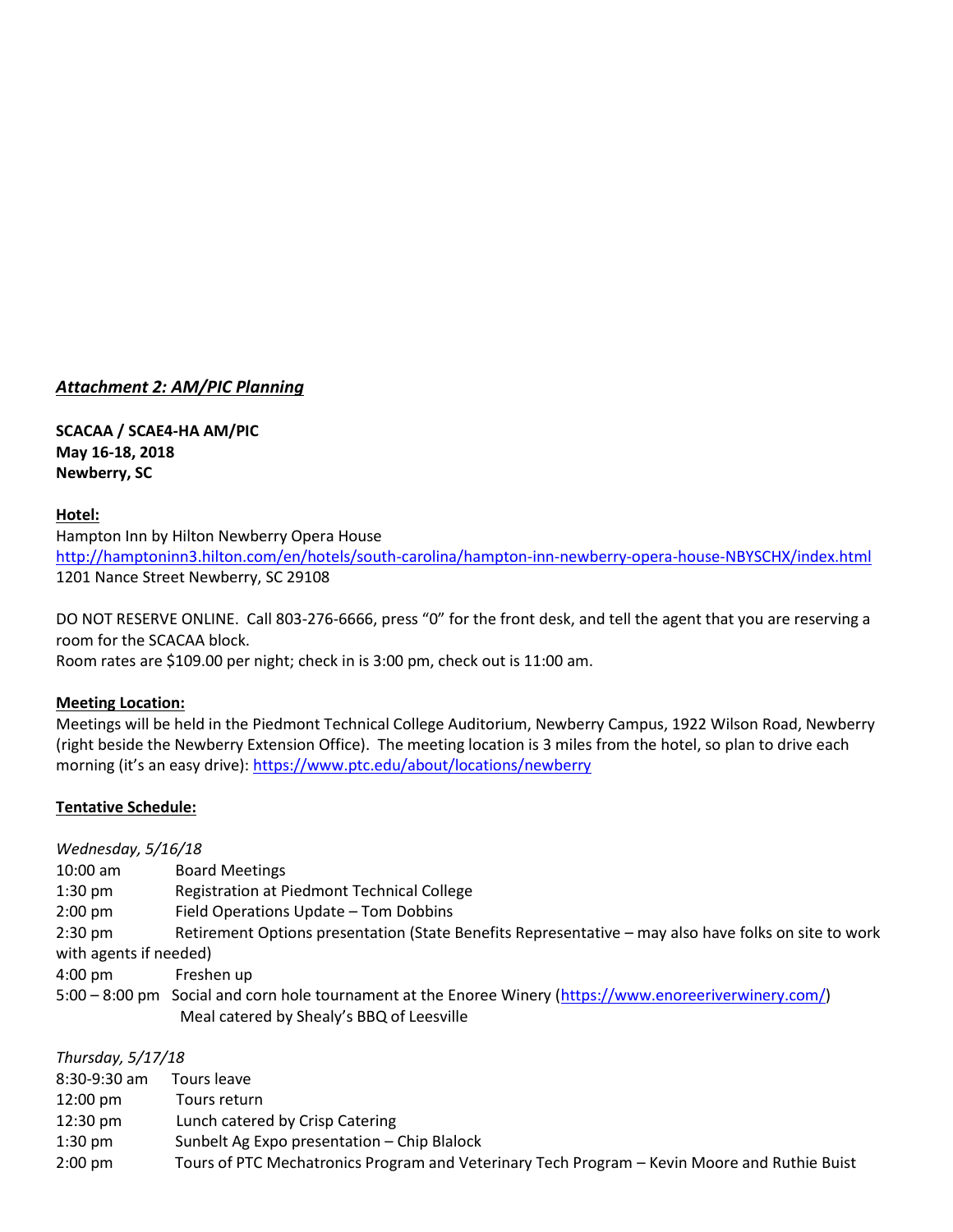| $3:00 \text{ pm}$ | Creating GIS Maps for mobile devices - Jeff Fellers                                                                                                                |
|-------------------|--------------------------------------------------------------------------------------------------------------------------------------------------------------------|
| 4:00 pm           | Freshen up                                                                                                                                                         |
| $6:00 \text{ pm}$ | Banquet at Newberry Firehouse Conference Center (http://www.newberryfirehouse.com/)<br>(easy walking distance from the hotel)<br>Michael Mills Comedy presentation |
| $7:00$ pm         | Awards                                                                                                                                                             |
| $8:00$ pm         | Auction                                                                                                                                                            |

#### *Friday, 5/18/18*

| $8:30$ am    | <b>District Director Updates</b>               |
|--------------|------------------------------------------------|
| $9:30$ am    | NACAA AM/PIC Presentation - Dr. Andrew Overbay |
| $10:00$ am   | SCACAA / SCAE4-HA Business Meetings            |
| $12:00$ noon | Adjourn                                        |

### **Tours:**

Three separate tours will be provided for this year's AM/PIC. Each tour will be car-pool-style (no buses will be provided), so plan to ride together to keep the number of vehicles driving and parking as low as possible. Each tour has two stops, one of which we hope will provide information relevant to the agent's work, and the other stop may provide interesting cross-training information that can broaden the scope of the agent's knowledge. Tours must be adhered to as presented – some stops require pre-registration and we are paying for the stop by number registering. The tours are:

#### *Tour 1*

Lever Farms – Pick-your-own strawberries, plasticulture vegetables, small fruits: <http://www.leverfarms.com/index.php>

Carolina Pride Pastures – a local Huacaya Alpaca farm: <http://www.cppastures.com/>

### *Tour 2*

Carter and Holmes Orchids – Orchid greenhouses providing common and rare orchids since 1947: <https://carter-and-holmes.com/>

Satterwhite Farms Dairy – A 1,300 head Holstein dairy utilizing a 60-head carousel milking parlor: <https://www.youtube.com/watch?v=fjNX5izq3tk>

#### *Tour 3*

Norbord OSB Plant – a huge OSB manufacturing facility <http://www.norbord.com/>

Overbridge Farms – Overbridge Farms is a widely diversified farming operation including over 2,000 acres of row crops, a 400+ head beef cattle herd, and 4 turkey houses. The farm also utilizes 3 center pivots for irrigation of various crops.

When registering please list your preferred tour and a second choice. Tours will be filled on a first-come, first served basis.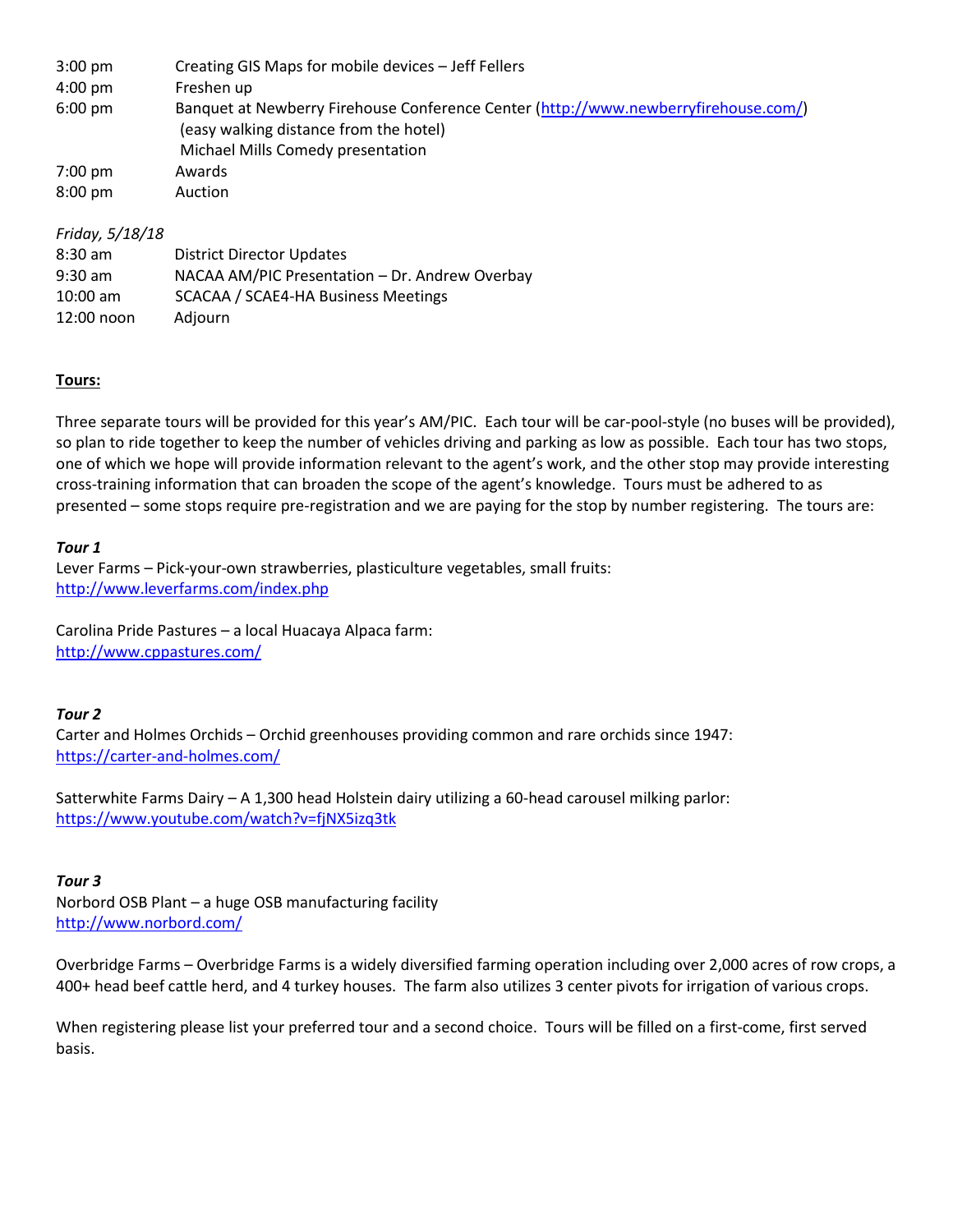#### *Attachment 1: Sponsorship Letter and List*

January 5, 2018

The South Carolina Association of County Agricultural Agents' (SCACAA) Annual Meeting and Professional Improvement Conference will be held this year on May 16 - 18 in Newberry, S.C. The SCACAA is an association of Clemson Extension agents whose job duties are to work directly with landowners and producers of agricultural commodities. We provide educational programs and assist in trouble-shooting problems in production agriculture, horticulture, and forestry. Our mission is to bring unbiased, research-based information from land-grant universities to the people of South Carolina, and to help increase production and profitability. We are also meeting in conjunction with the South Carolina Association of Extension 4-H Agents this year to further enhance networking, multi-discipline projects, and more comprehensive educational opportunities for adults and youth in our State.

We are asking for your help in sponsoring our conference in order for us to provide the best possible opportunity for professional improvement for our members. All conference sponsors will be recognized in the meeting program and on our sponsors' poster. Any information that you provide, such as brochures, promotional products or logo items, will be given to the membership at the meeting.

Your donation is tax deductible. Please make checks payable to SCACAA and mail to:

Morris Warner SCACAA Fundraising Chair c/o Clemson Extension 301C W. South Broad Street Walhalla, SC 29691

Our annual meeting is focused on keeping our County Extension Agents up to date on the newest technology, resources, and research to improve Extension educational programming in agronomy, horticulture, livestock/forages, forestry, and natural resources. If you have any questions, please do not hesitate to call me at 864-638-5889 ext. 112.

Thank you very much for your support of Clemson University Cooperative Extension Service and the SCACAA.

Sincerely,

Marin & Cleaner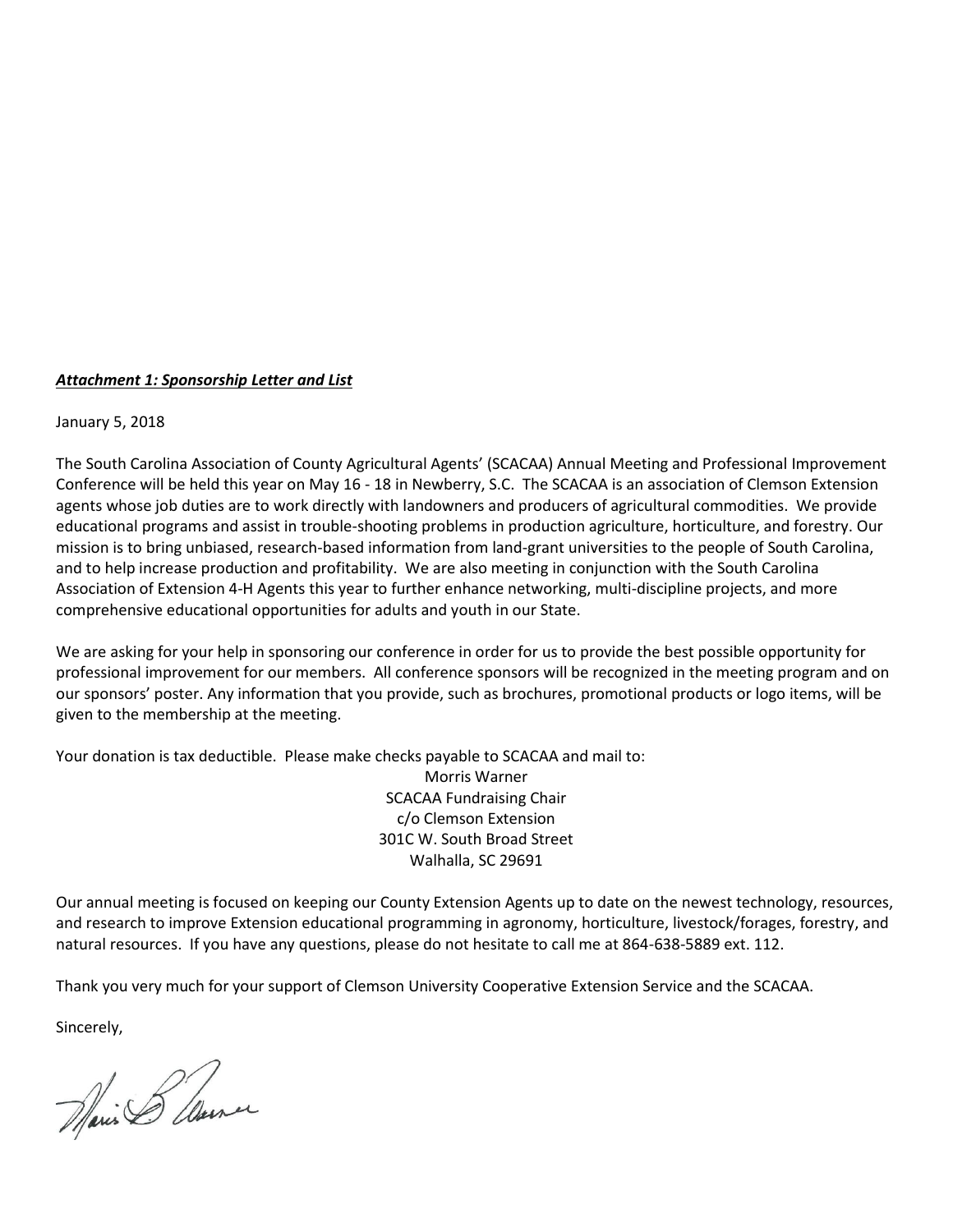| <b>City</b>        | <b>State</b> | Zip    | Contact           | Telephone            | Committed            | Paid | <b>Comments</b>                 |
|--------------------|--------------|--------|-------------------|----------------------|----------------------|------|---------------------------------|
|                    |              |        |                   | $(803) 462 -$        |                      |      |                                 |
| Columbia           | SC           | 29223  |                   | 9676                 |                      |      |                                 |
|                    |              |        | David DeWitt      |                      |                      |      |                                 |
| Aiken              | SC           | 29801  |                   |                      |                      |      |                                 |
| Aiken              | SC           | 29803  |                   |                      |                      |      |                                 |
| Barnwell           | SC           | 29812  |                   | 8033002530           |                      |      |                                 |
| Florence           | SC           | 29502  | David DeWitt      |                      |                      |      |                                 |
| Manning            | SC           | 29102  |                   | $(803)$ 473-<br>4300 |                      |      |                                 |
| Bishopville        | SC           | 29010  |                   | 8034285497           |                      |      |                                 |
| Charleston         | SC           | 29414  |                   | 8433952120           |                      |      |                                 |
| Lexington          | SC           | 29073  | Jonathan<br>Croft |                      |                      |      |                                 |
| Dothan             | <b>AL</b>    | 36303  |                   |                      |                      |      |                                 |
| West               |              |        |                   |                      |                      |      |                                 |
| Columbia           | <b>SC</b>    | 29172  |                   | 8039264227           |                      |      |                                 |
| Greer              | SC           | 29650  |                   | 8009228968           |                      |      |                                 |
|                    |              |        |                   | $(843) 571 -$        |                      |      |                                 |
| Charleston         | <b>SC</b>    | 29417  |                   | 0411                 | \$200.00             |      | Very Extension Friendly Gentlem |
|                    |              |        |                   | 800-410-             |                      |      |                                 |
| Lyman              | <b>SC</b>    | 29365  |                   | 0454                 | <b>Called</b>        |      | To Return my Call               |
| <b>Hilton Head</b> | SC           | 29928  |                   | 8439064603           |                      |      |                                 |
|                    |              | 29657- |                   |                      |                      |      |                                 |
| Liberty            | SC           | 0210   |                   | 8004764272           |                      |      |                                 |
| Florence           | SC           | 29501  |                   |                      |                      |      |                                 |
|                    |              | 29536- |                   | 843-632-             |                      |      |                                 |
| <b>Dillon</b>      | <b>SC</b>    | 0589   |                   | 0385                 | resent info          |      | sent email with details         |
| Dillon             | SC           | 29536  |                   | 8002824739           |                      |      |                                 |
| Florence           | SC           | 29501  |                   |                      |                      |      |                                 |
| <b>Ehrhardt</b>    | <b>SC</b>    | 29081  |                   | 843-693-<br>3555     | called               |      |                                 |
| Cayce              | <b>SC</b>    | 29033  |                   | 803-796-<br>6060     | searching<br>Contact |      |                                 |
| Conway             | SC           | 29526  |                   | 8433995990           |                      |      |                                 |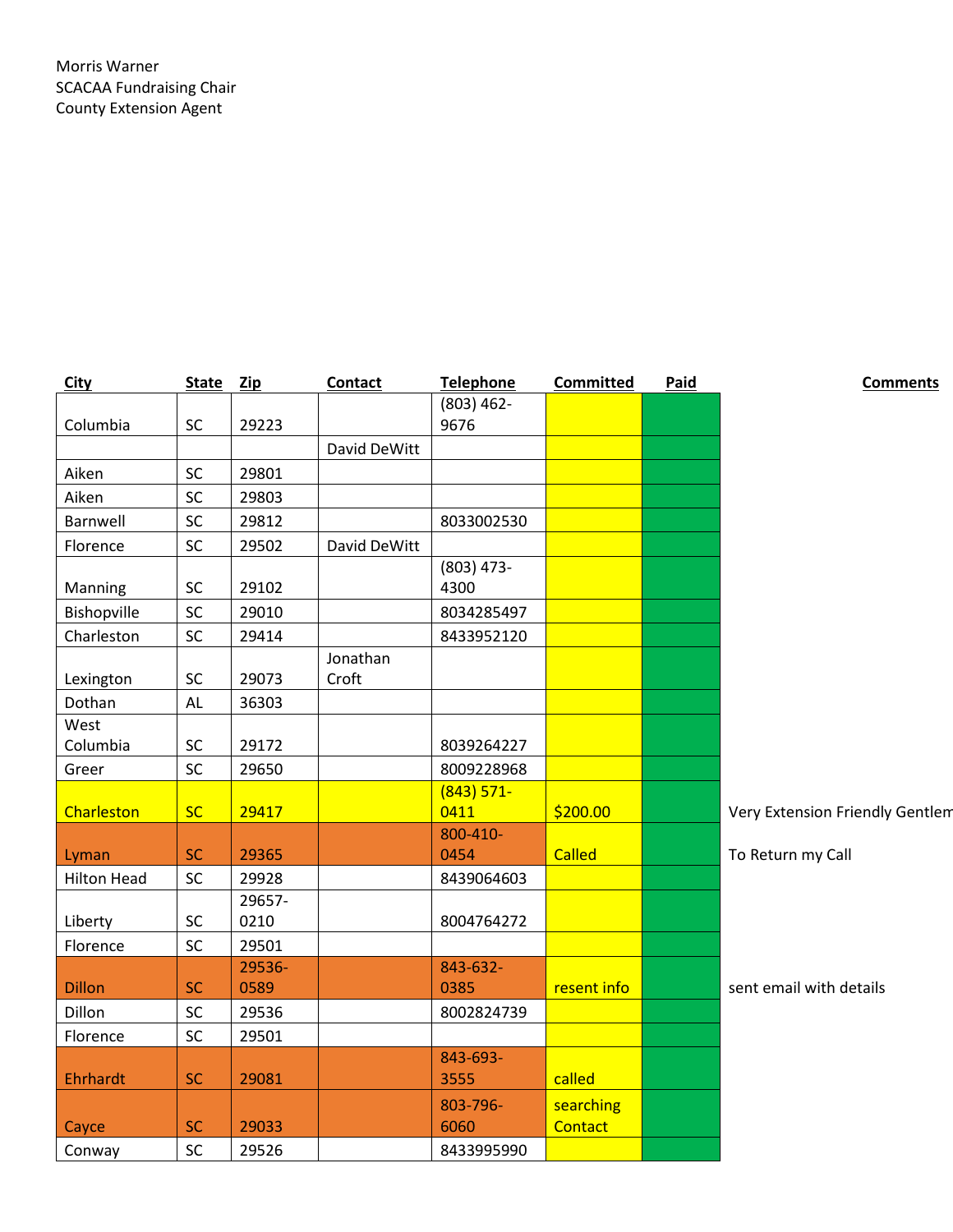| Effingham      | SC         | 29541          |                  |                 |          |
|----------------|------------|----------------|------------------|-----------------|----------|
| Columbia       | <b>SC</b>  | 29202          | 8039364242       | \$500.00        | \$500.00 |
| Lake City      | SC         | 29560          |                  |                 |          |
| Lake Wylie     | <b>SC</b>  | 29710          |                  |                 |          |
|                |            |                | $(803)$ 383-     |                 |          |
| Hartsville     | ${\sf SC}$ | 29551          | 2975             |                 |          |
| Hartsville     | <b>SC</b>  | 29551-<br>0458 |                  |                 |          |
| Greenville     | SC         |                |                  |                 |          |
| <b>Loris</b>   | <b>SC</b>  | 29569          | 8437562555       | \$100.00        |          |
|                |            |                | $(864)$ 472-     |                 |          |
| Inman          | <b>SC</b>  | 29349          | 2017             |                 |          |
| Holly Hill     | SC         | 29059          |                  |                 |          |
|                |            |                | $(843)$ 397-     |                 |          |
| Conway         | <b>SC</b>  | 29527          | 8515             |                 |          |
| Ladson         | SC         | 29456          | 8433762986       |                 |          |
| Bishopville    | <b>SC</b>  | 29010          |                  |                 |          |
| Sparks         | GA         | 31647          |                  |                 |          |
| Chapel Hill    | NC         | 27517          |                  |                 |          |
| Chapin         | <b>SC</b>  | 29036          | 8039327737       |                 |          |
| Lexington      | SC         | 29072          | 8039962900       |                 |          |
|                |            |                | $(803) 829 -$    |                 |          |
| Bowman         | SC         | 29018          | 2601             |                 |          |
| Kingstree      | SC         | 29556          |                  |                 |          |
|                |            |                | $(803) 531 -$    | awaiting        |          |
| Orangeburg     | <b>SC</b>  | 29115          | 1777             | <b>Callback</b> |          |
| Fountain Inn   | SC         | 29644          | 8648625000       |                 |          |
| Lexington      | <b>SC</b>  | 29072          | 803-960-<br>9990 |                 |          |
| Lexington      | SC         | 29072          | 8035207442       |                 |          |
| Manning        | <b>SC</b>  | 29012          |                  |                 |          |
| Florence       | SC         | 29505          |                  |                 |          |
| Latta          | SC         | 29565          |                  |                 |          |
|                |            |                | $(843) 752 -$    |                 |          |
| Latta          | SC         | 29565          | 4337             |                 |          |
|                |            |                | 706-342-         | Letter          |          |
| <b>Madison</b> | Ga         | 30650          | 1234             | Resent          |          |
| Hartsville     | SC         | 29550          |                  |                 |          |
| Taylors        | <b>SC</b>  | 29687          | 8004752687       |                 |          |
| Summerville    | <b>SC</b>  | 29483          | 8438221882       | remove          |          |
| North          |            |                |                  |                 |          |
| Charleston     | SC         | 29418          | 8432852781       |                 |          |
|                |            | 29616-         |                  |                 |          |
| Greenville     | SC         | 2089           | 8772132141       |                 |          |
|                |            |                | 803-734-         | Letter to       |          |
| Columbia       | <b>SC</b>  | 29645          | 9806             | <b>Board</b>    |          |
|                |            |                | 803-734-         | Letter to       |          |
| Columbia       | <b>SC</b>  | 29645          | 9806             | <b>Board</b>    |          |